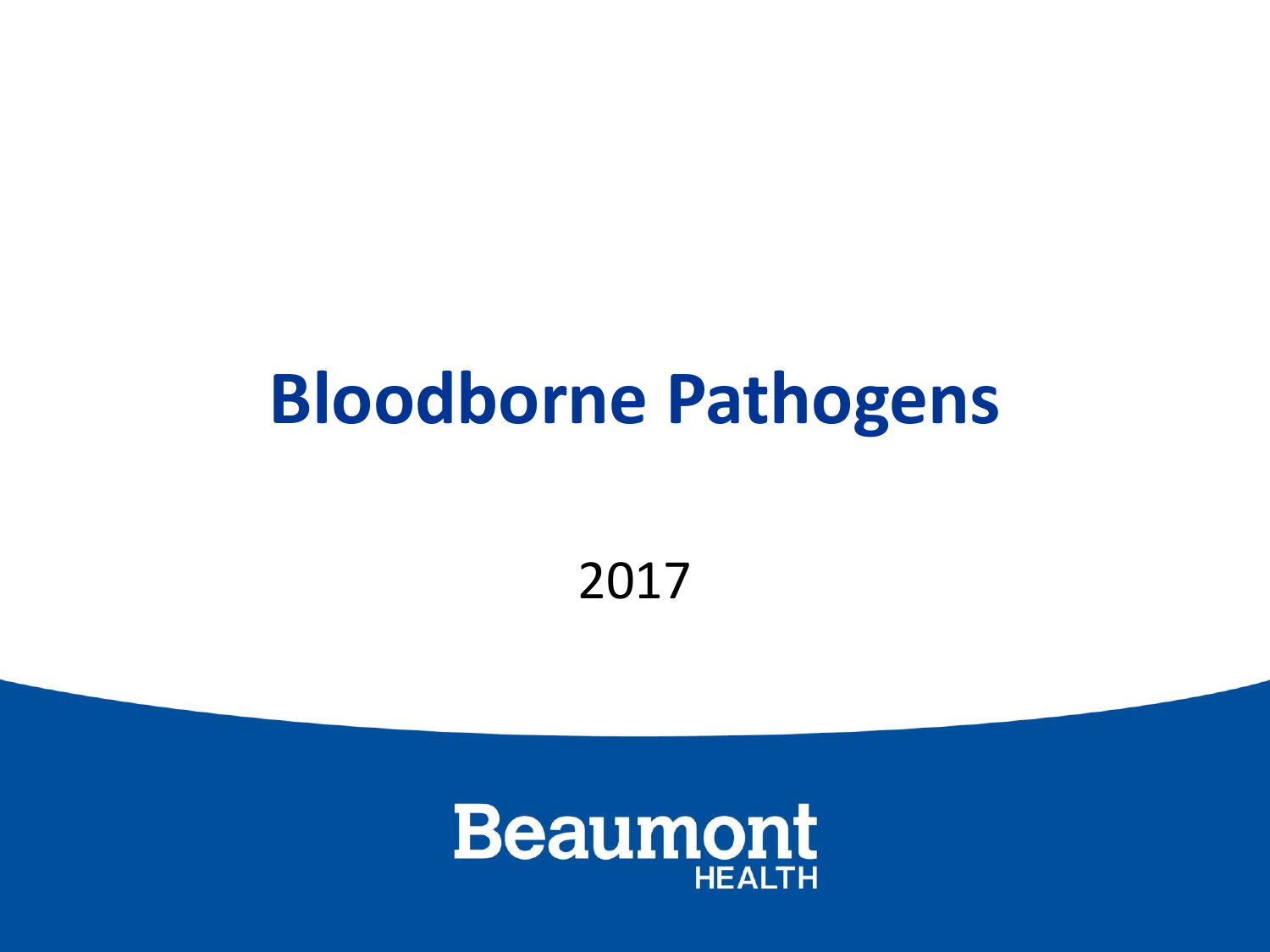# **Goals and Objectives**

- Complete this annual training as required by the Occupational Safety and Health Administration (OSHA)
- Be able to understand and find a copy of the Beaumont Exposure Control Plan
- Learn the different bloodborne pathogens and the risks of being exposed to them
- Learn ways to prevent exposure to blood/body fluids
- Know what to do in the event of an exposure to blood/body fluids
- Know your resources if you have questions

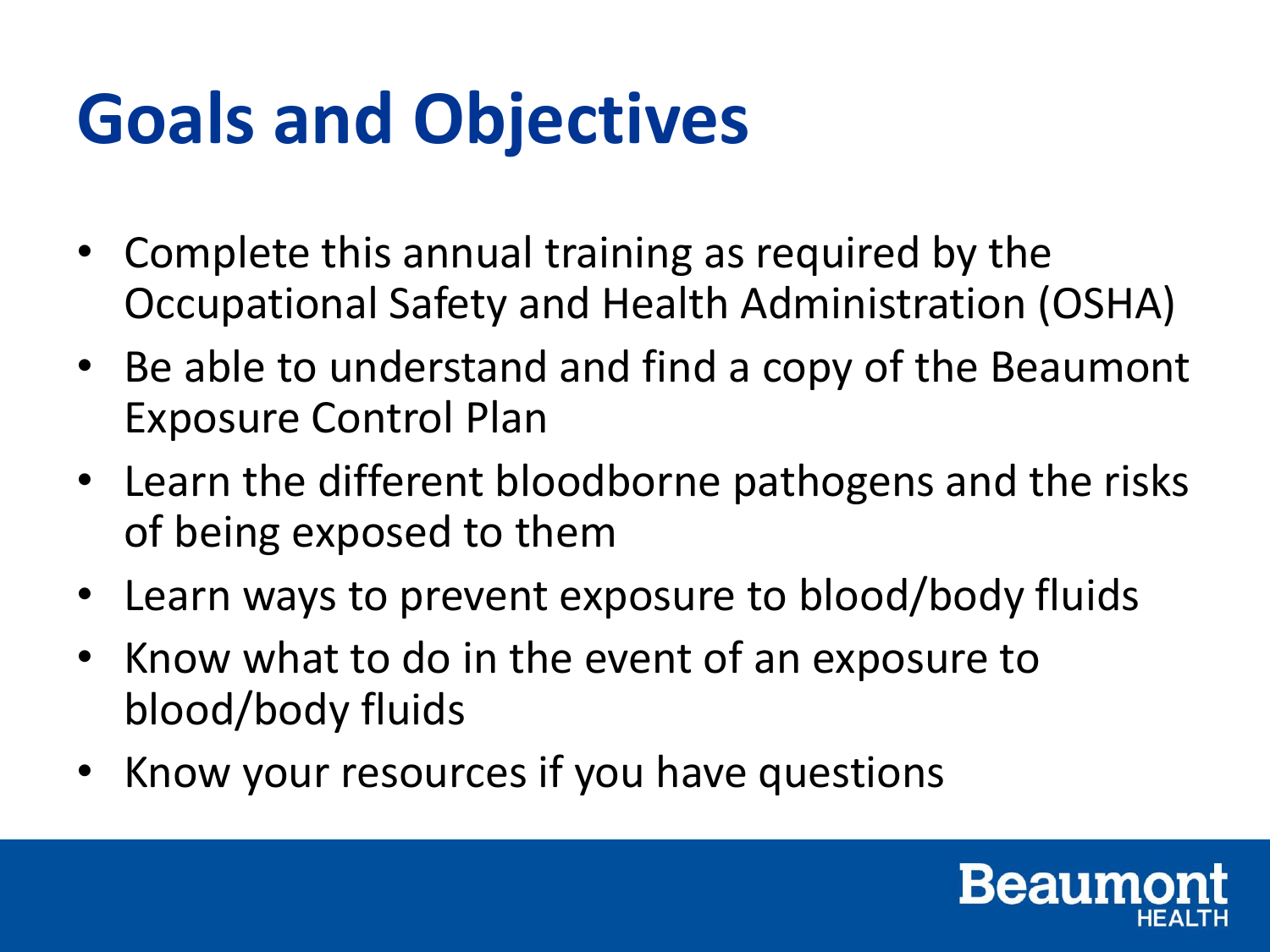#### **Beaumont's Exposure Control Plan**

- Describes ways for preventing and/or reducing exposures to blood/body fluids
- Explains the risks involved with exposure to blood/body fluids
- Explains what services are offered to exposed employees
- Contains links to the OSHA and MIOSHA Bloodborne Pathogens Standards

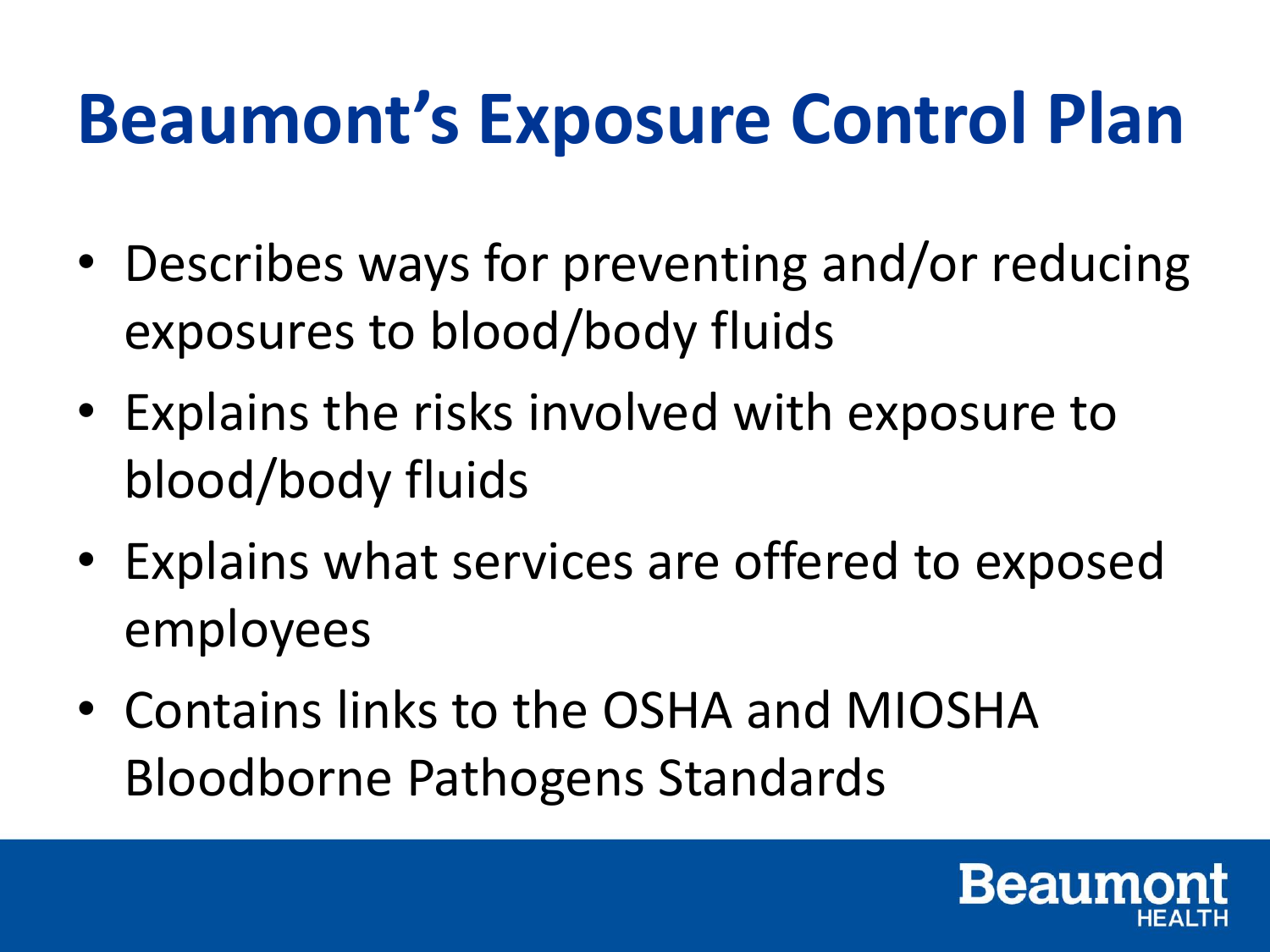#### **Exposure Control Plan**

B http://intranet.beaumonthealth.org/Files/Policies/  $Q - d$ 命 众 **B** Intranet - Beaumont Health File Edit View Favorites Tools Help Secure Mail a Archive Email a Web Slice Gallery **Beaumont Password Fmail** A About Us  $\star$ Applications -Departments/Services -Documents $\sim$ Education  $\sim$ News  $\sim$ Quality  $\sim$ **Diversity Calendar Policies Documents** Mail code directory View all policies in Policies Forms Need Help? **PolicyTech** Forms · Policy & Procedure For help see navigation tips below. **Standards** · Policy & Procedure can be found **Checklist Policy Tech Navigation Tips: · Forms Checklist · Guiding principles for** • Use the Search Function to find documents by title, body or key words policies • Use the alphabet bar to search . Contact us for help • Use the "Arrange By". Current arrange is location . To close your session click the "X". Do not use log off Beaumont Health policies and procedures will be posted as they are developed. Until then, please visit your legacy organization's intranet site for current documents: **Beaumont Health Policies and Procedures Beaumont Medical Group** Compliance **C** Environment Of Care **Emergency Management E** Finance **E** Human Resources Information Technology Research Supply Chain

This policy

online

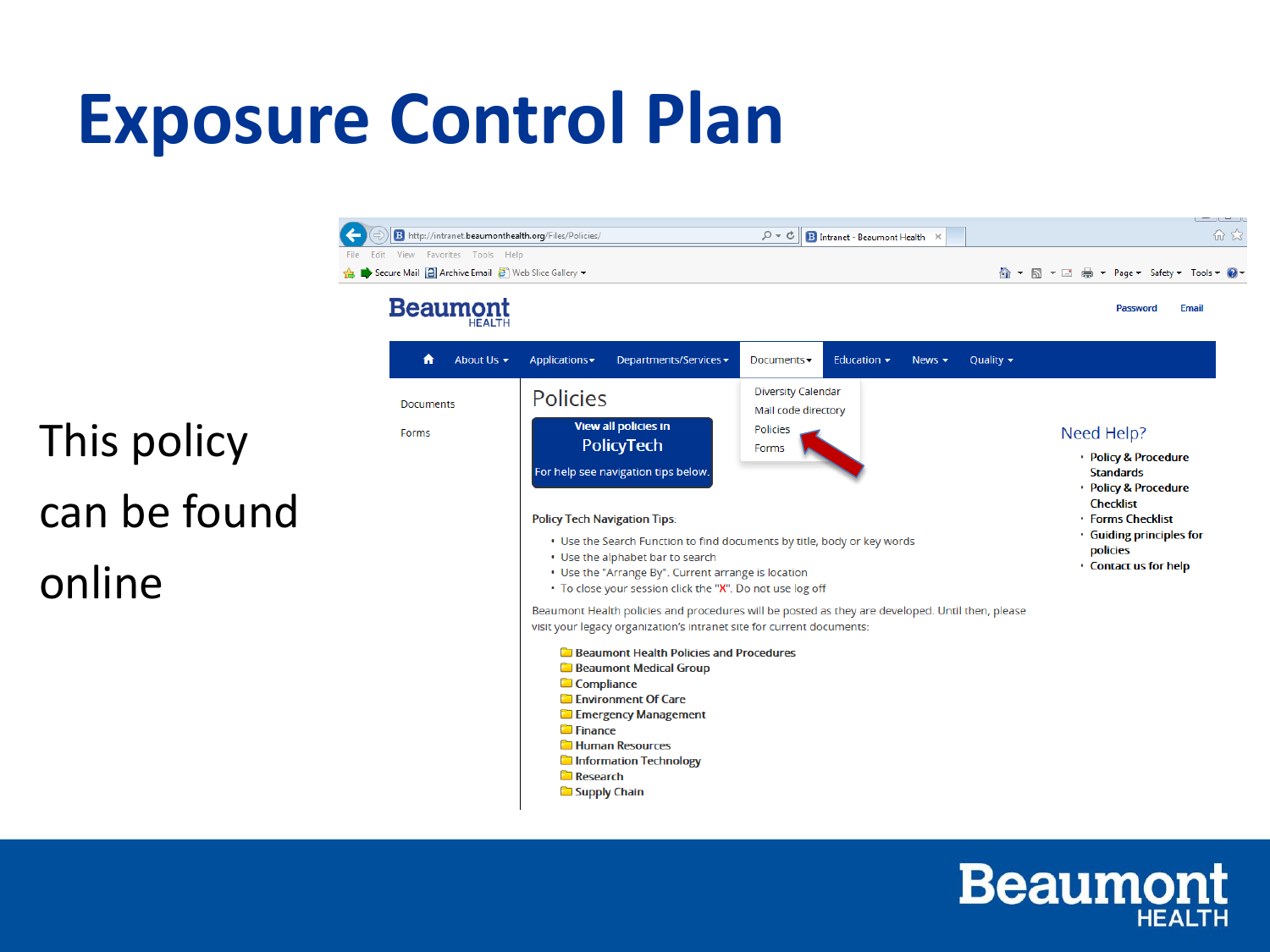#### **What are Bloodborne Pathogens?**

Healthcare workers are at greater risk for exposure to bloodborne pathogens which can cause disease in humans, including

- Hepatitis B virus (HBV)
- Hepatitis C virus (HCV)
- Human Immunodeficiency Virus (HIV)

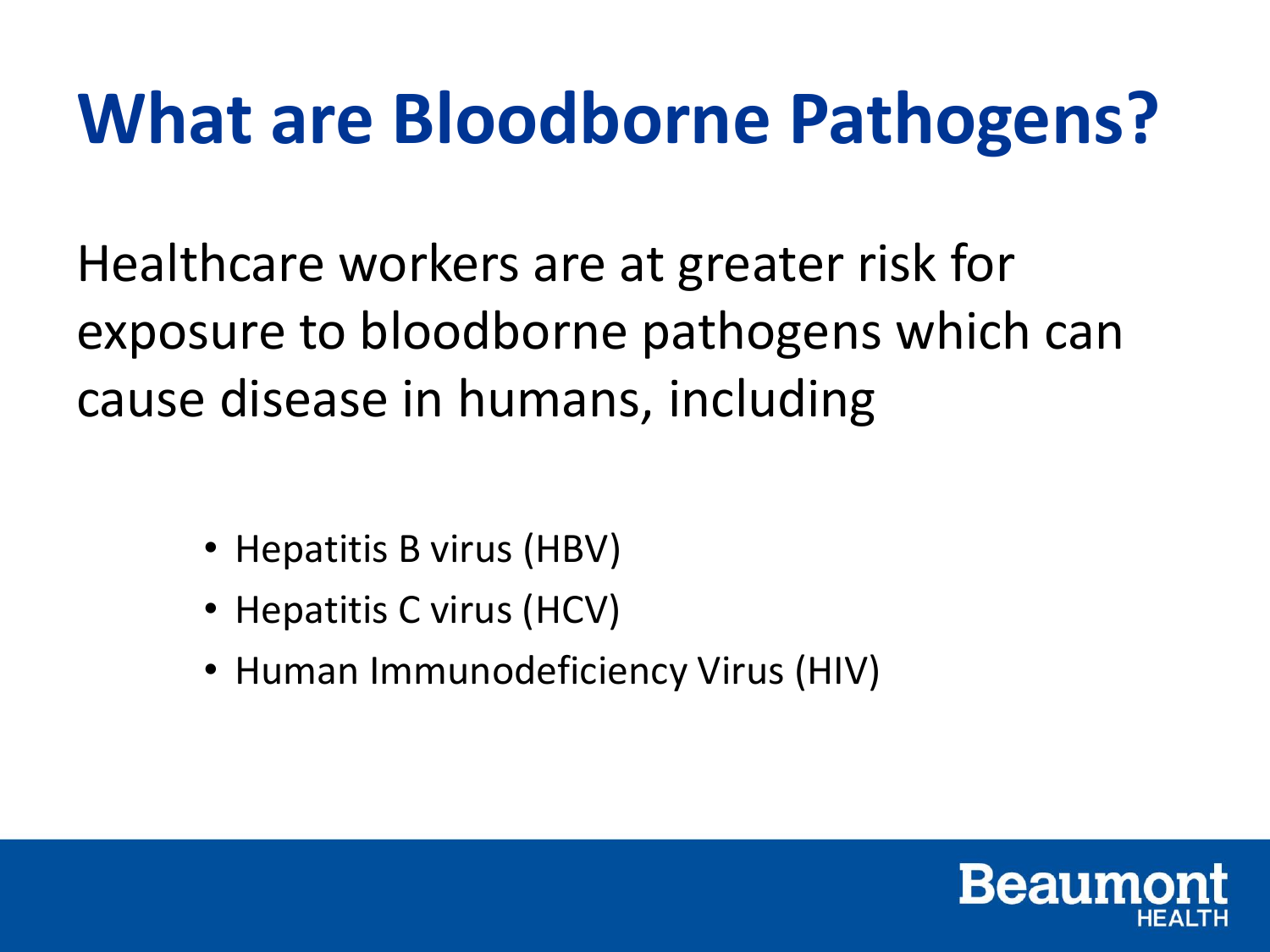#### **What is an exposure incident?**

An exposure is a result of blood or other potentially infectious materials (OPIM) coming in to contact with eye, mouth or other mucous membrane, non-intact skin, or parenteral contact (puncture to skin) that results from the performance of an employee's duties.

#### Translation*:*

When someone else's body fluids enter your body while at work. This can happen through your eyes, nose, mouth, cuts, or getting stuck by a needle or sharp instrument.

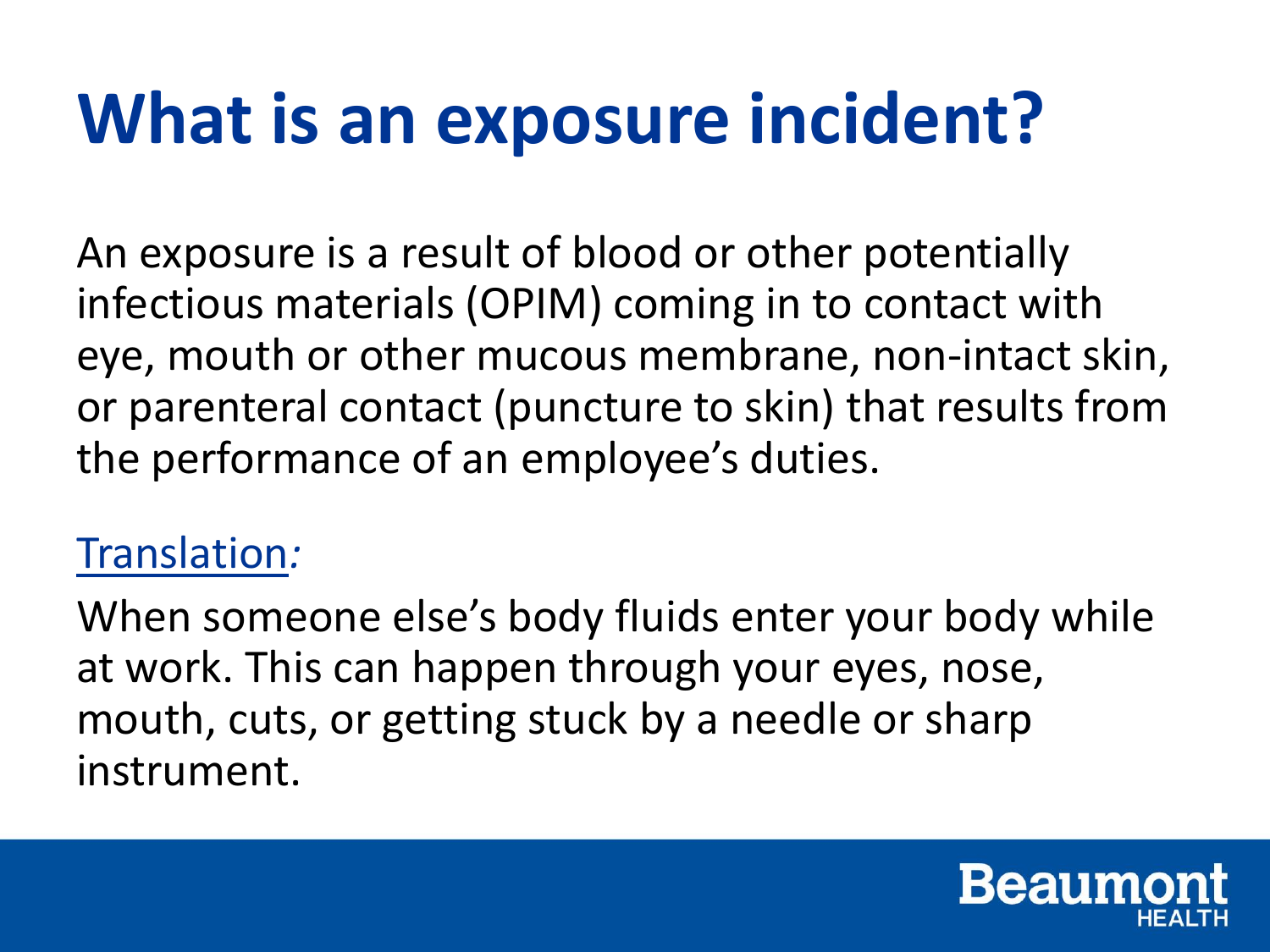# **How do exposures happen?**

- Sharp item, contaminated with blood or body fluids
	- Needle
	- Surgical instrument
	- Glass
- Splash of blood or body fluid into
	- Eyes
	- Nose
	- Mouth
- Blood or body fluid spill onto non-intact skin
	- Wound
	- Cut or scrape
	- Dry cracked skin

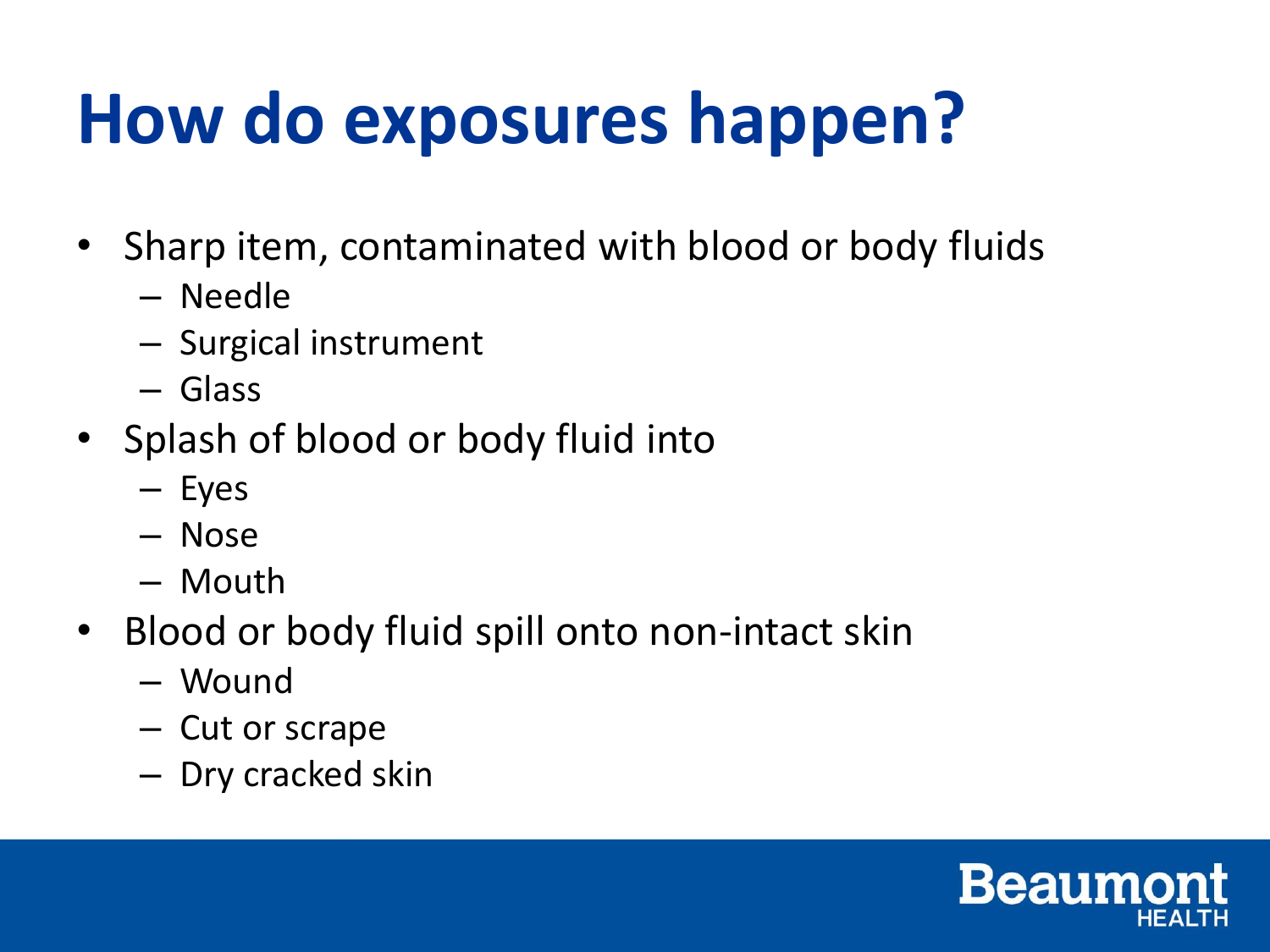## **What are OPIMs?**

Other Potentially Infectious Materials include

- Semen
- Vaginal secretions
- Cerebrospinal fluid
- Synovial fluid
- Pleural fluid
- Pericardial fluid
- Amniotic fluid
- Saliva in dental procedures
- Any body fluids visually contaminated with blood

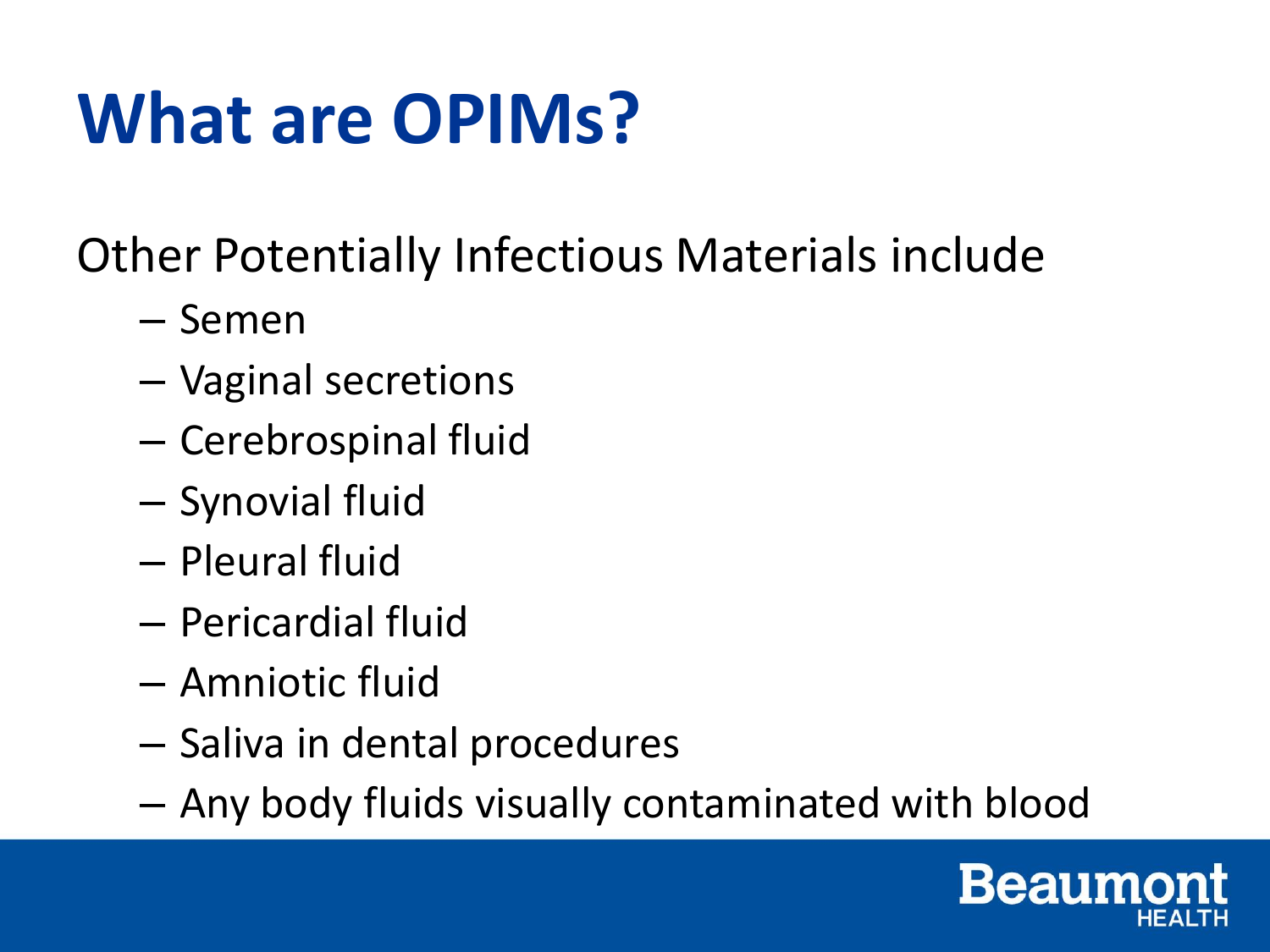# **Tasks that pose an exposure risk**

Employee exposures to blood/body fluids can happen during many job activities

- Handling lab specimens
- Handling contaminated items
- Transporting patients
- Handling sharps containers
- Handling soiled linen
- Drawing blood
- Giving injections
- Wound care
- And many others

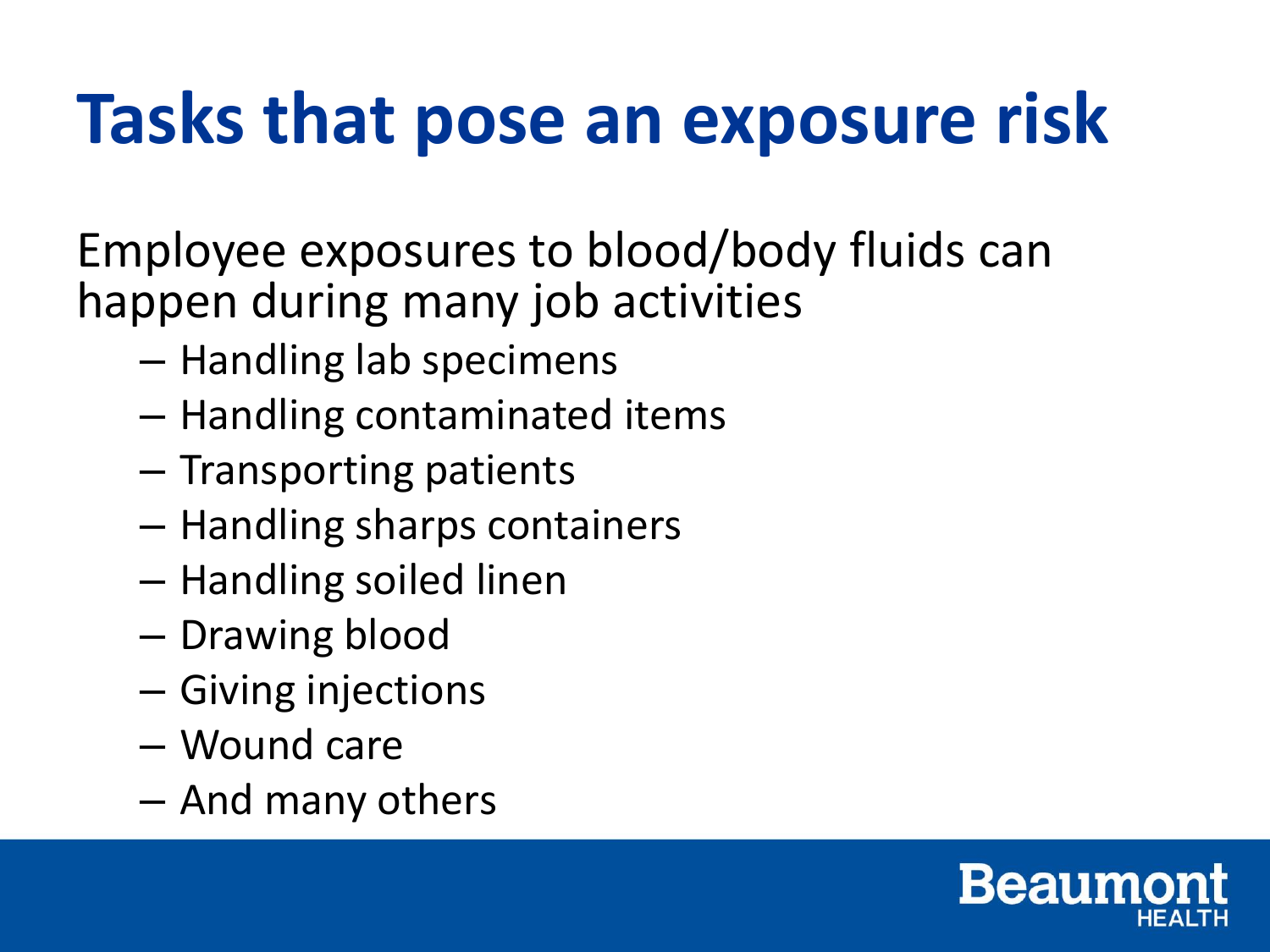### **How do we prevent exposures?**

- Work practice controls and safe work practices
	- Hand hygiene
	- Environmental cleaning and disinfection
	- Using appropriate personal protective equipment (PPE)
	- Remaining focused on the task being performed
- Limitations of work practices
	- Human error: People miss chances to wash hands
	- Cleaning chemicals kill most germs, but not all

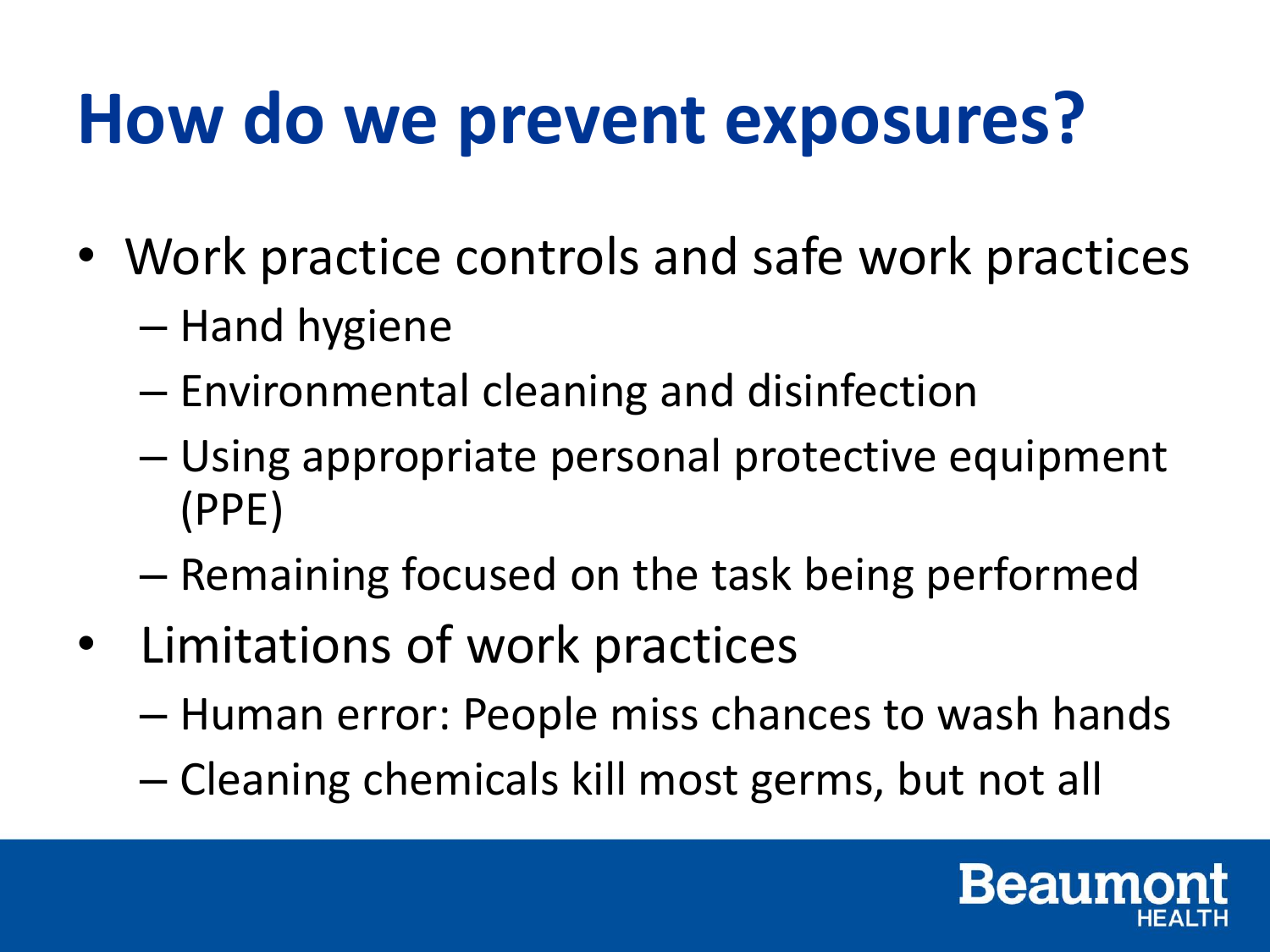# **Preventing exposures (cont.)**

- Engineering Controls
	- Safety needles
	- Sharps containers
	- Needleless devices
- Limitations of safety devices
	- Safety devices on needles may not work properly
	- Sharps boxes can get too full

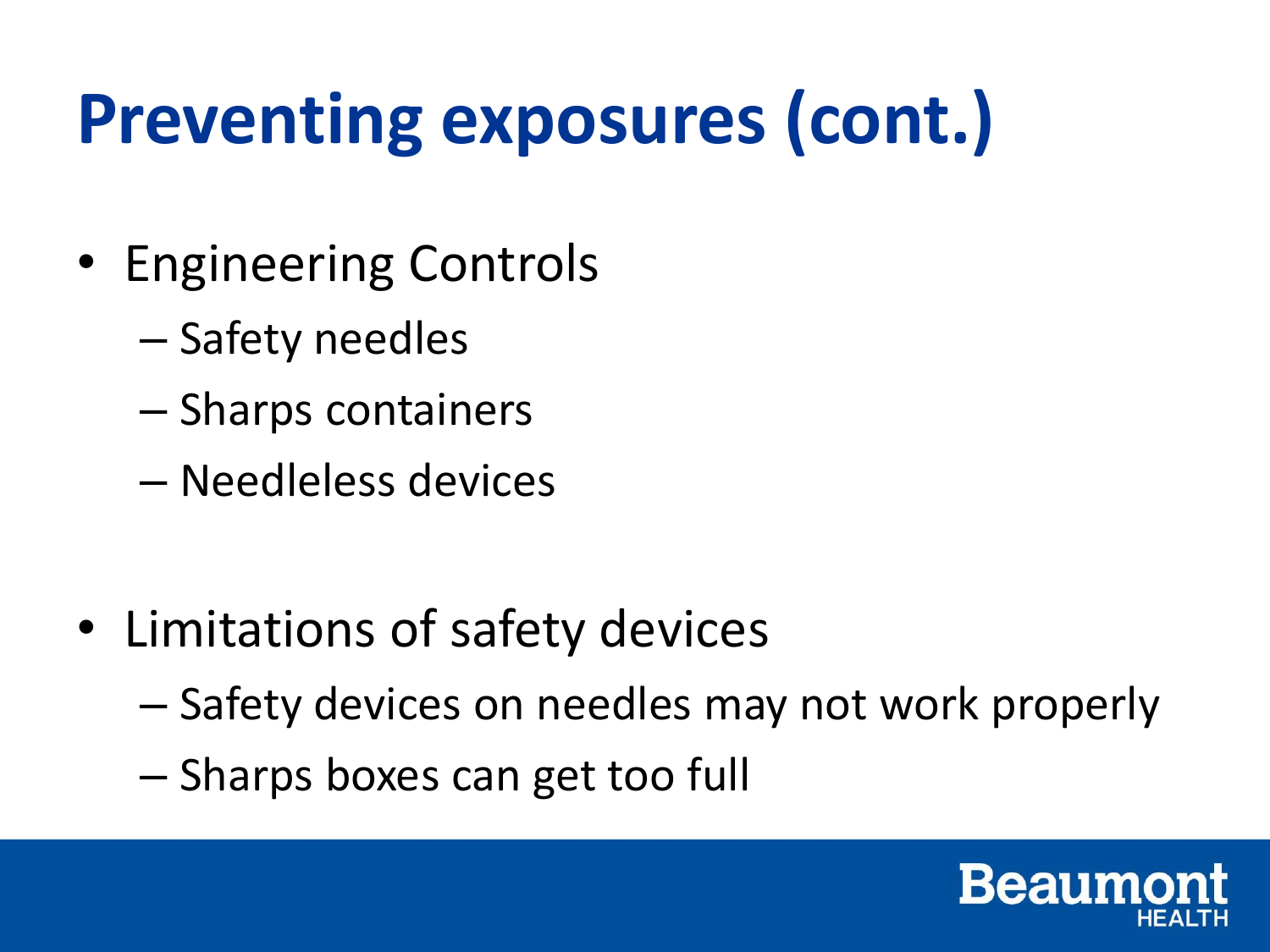# **Preventing exposures (cont.)**

- Use of Personal Protective Equipment (PPE)
	- Barrier devices for CPR
	- Gloves
	- Gowns
	- Masks (surgical and N95)
	- Face shield
	- PAPR
- Limitations of PPE:
	- Needles and sharp items can puncture gloves
	- Gloves that don't fit well can rip or tear
	- Body fluids can splash over masks and shields if they aren't worn properly

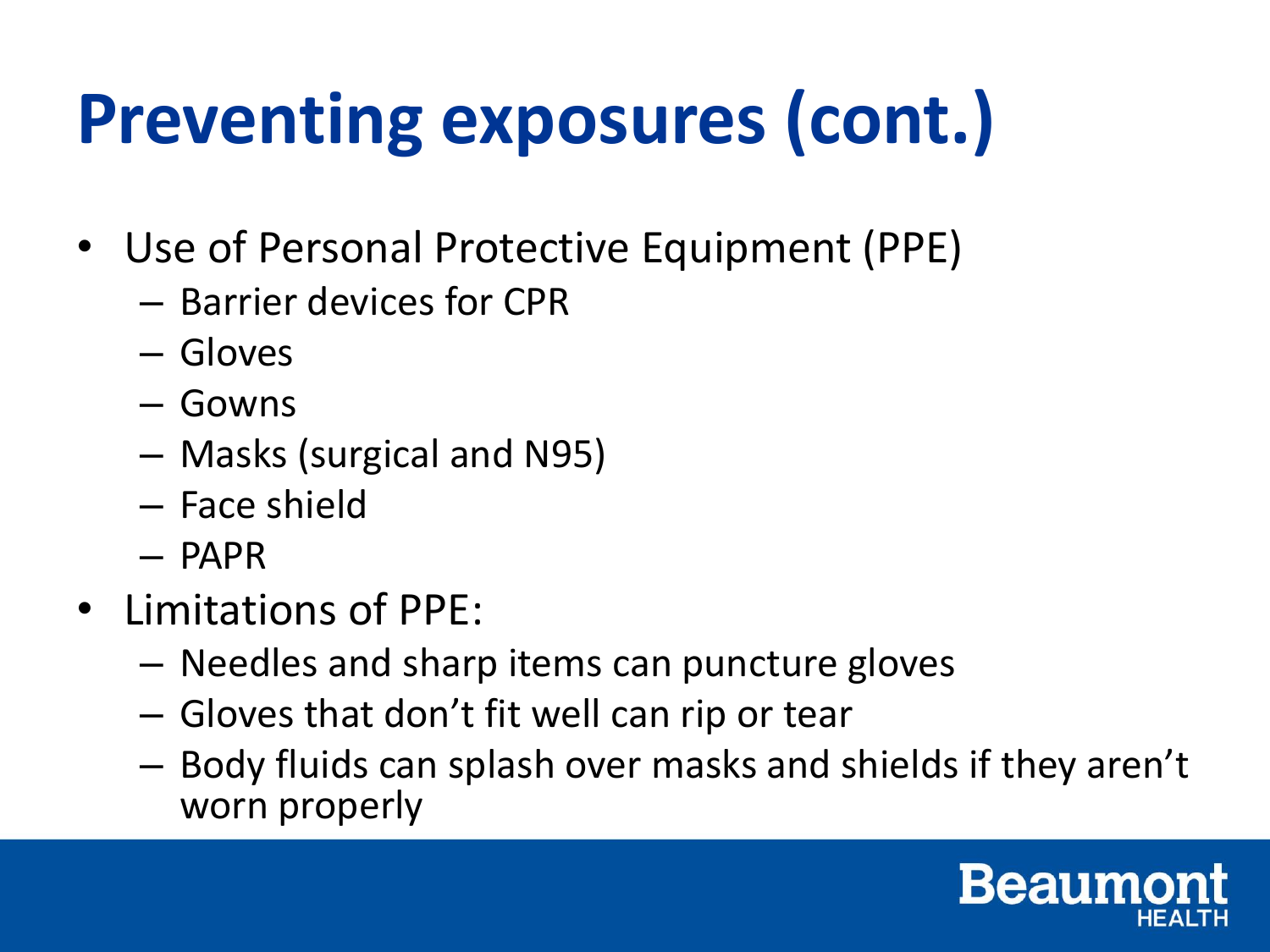# **Preventing exposures (cont.)**

- Appropriate handling of regulated waste
	- Biohazard containers
	- Soiled utility rooms



- Anything containing regulated waste should have a red or orange label with the biohazard symbol on it
- Rooms that store regulated waste should have a Biohazard sign posted outside the door

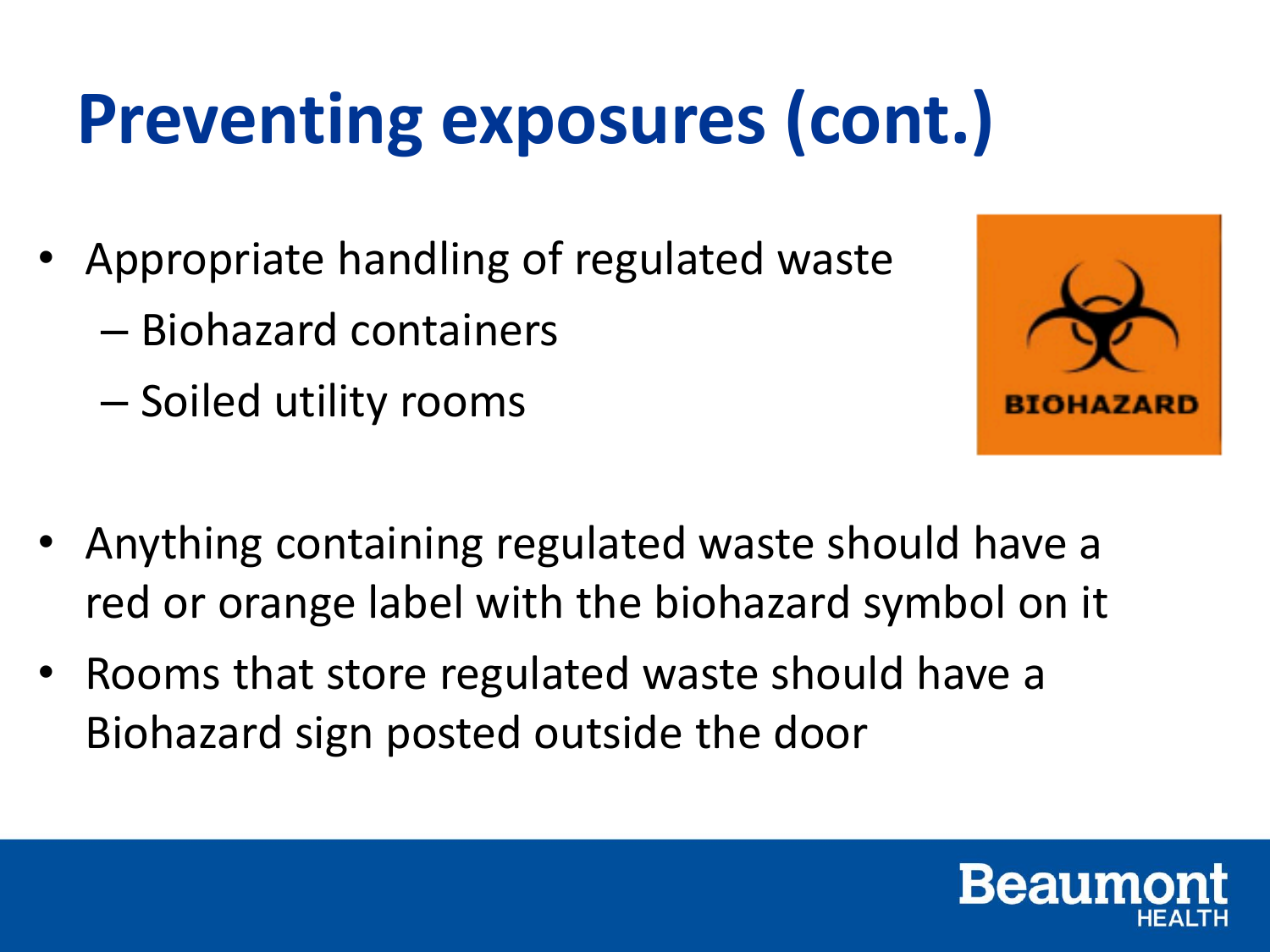# **Hand Hygiene is Performed**

- Before entering the patient's room
- Before and after:
	- Putting on gloves
	- Touching the patient or the patient's environment
	- Performing any invasive procedure
	- Providing patient care
- After exiting the patient's room *if there was contact with the patient or patient's environment.*

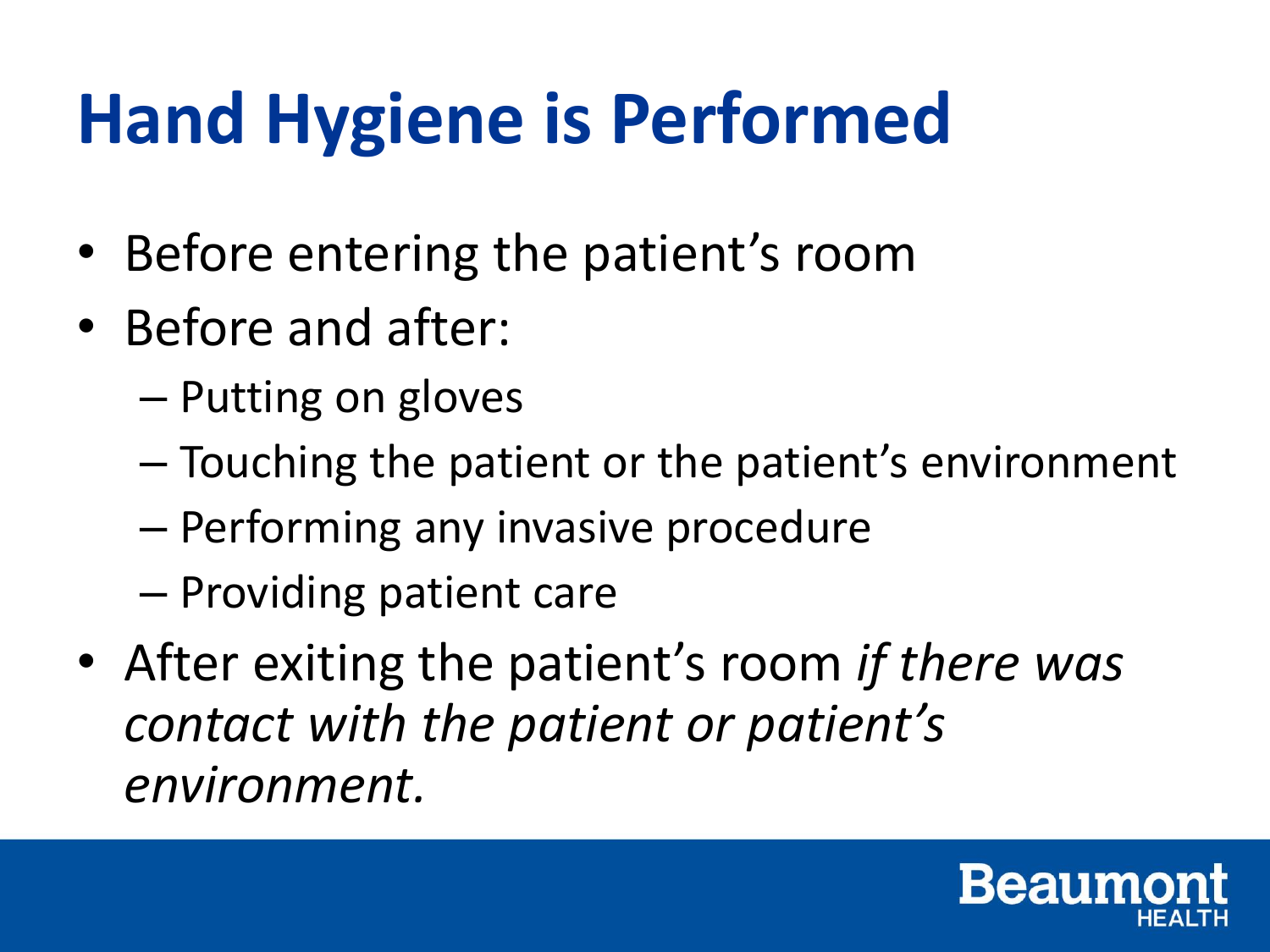#### **Hepatitis B Vaccination**

- The HBV vaccine is offered to employees at risk of exposure to blood and body fluids at no charge
	- The vaccine is offered in a series of three injections over a 6-month period
	- The vaccine is safe and more than 90% effective
	- A blood test (titer) will be performed after the series to see if you are immune
- The vaccine helps to protect the employee if an exposure happens

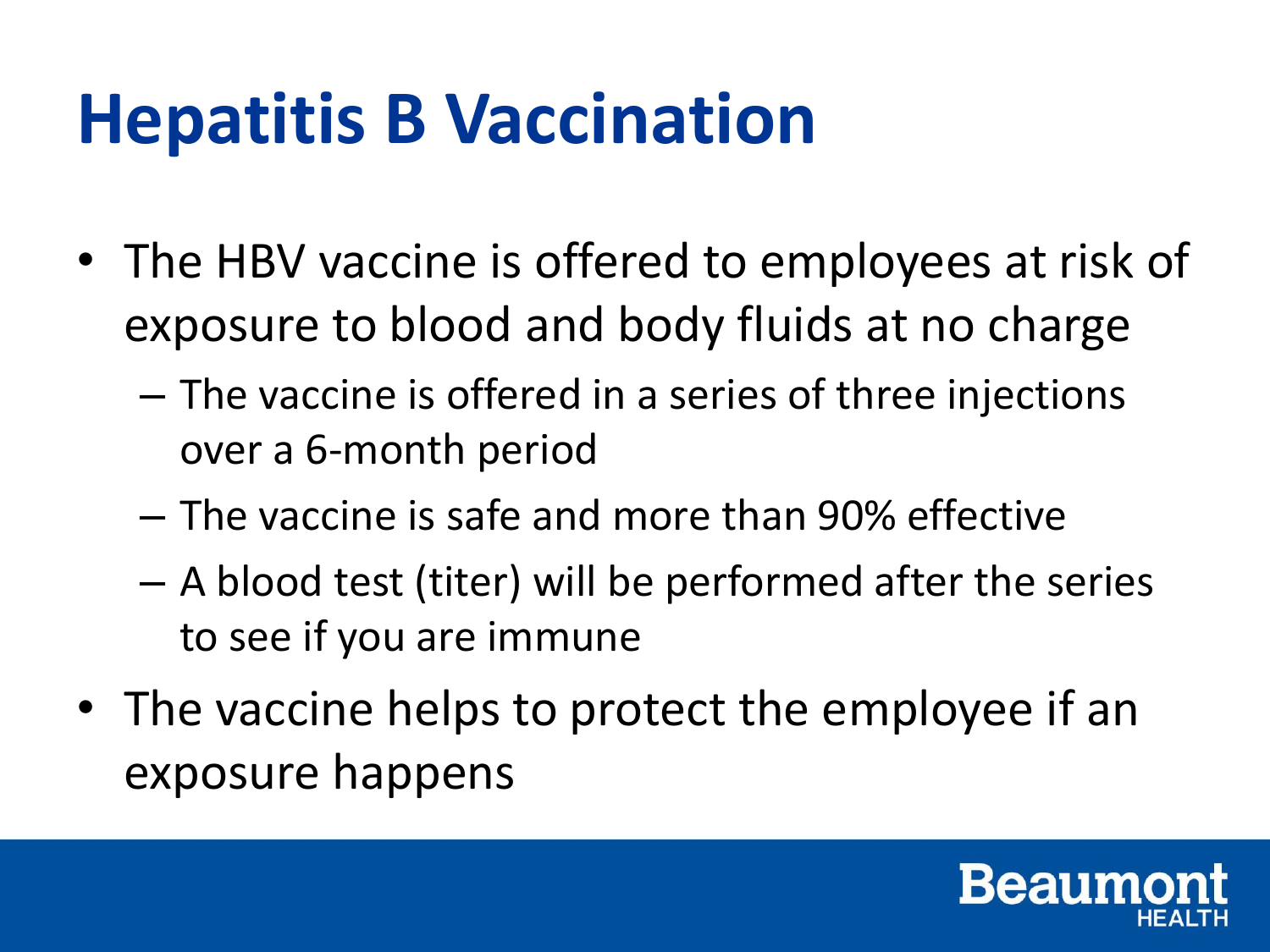#### **What to do if you are exposed…**

- Wash the area with soap and water
- Report to your supervisor or anyone in charge
- Fill out Employee Incident Report (EIR)
- Notify Employee Health or the Emergency Center/Department of the exposure
- Identify source patient if possible (name and medical record number) and record on the EIR

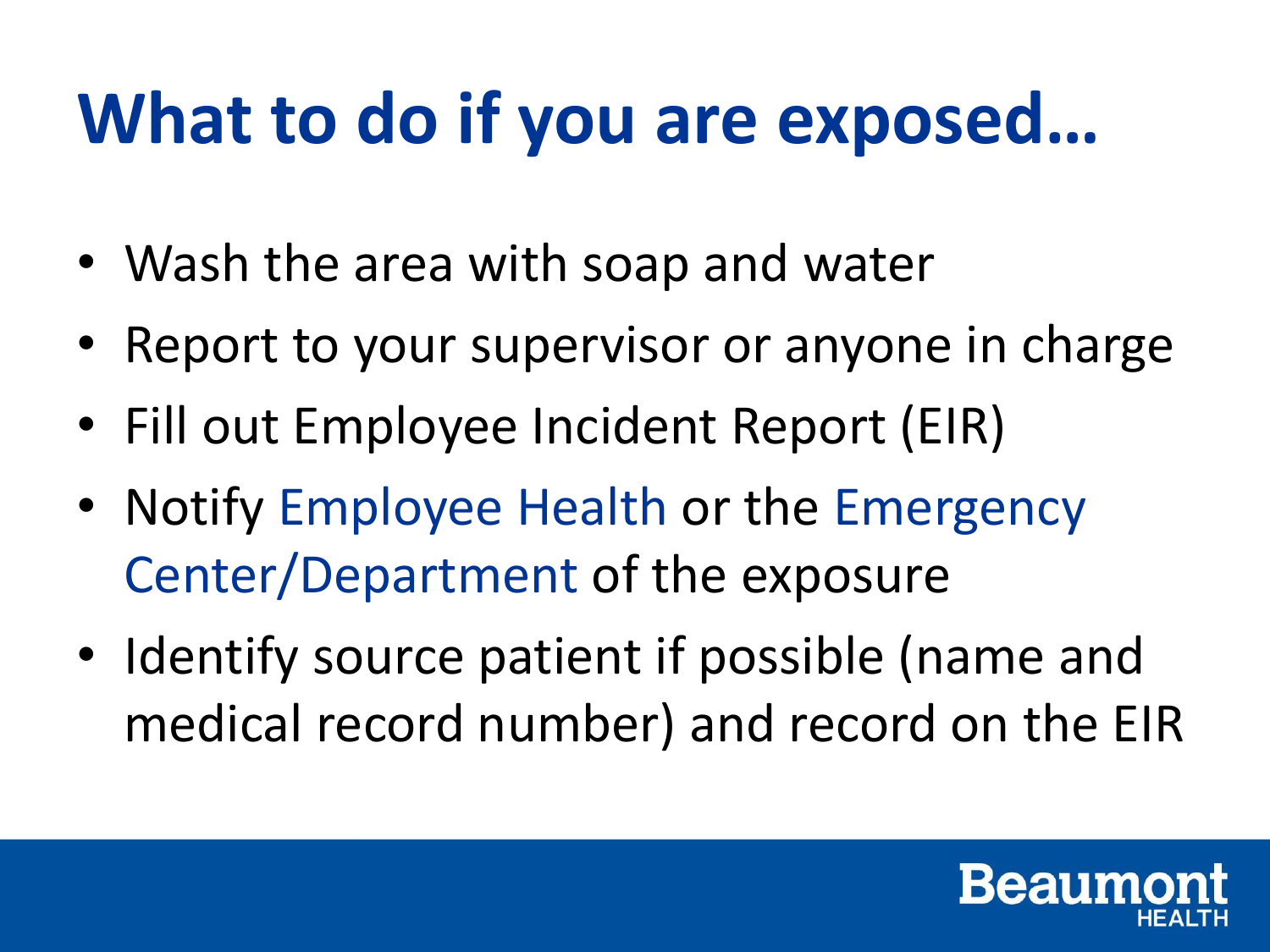# **If you are exposed… (cont.)**

- If a needle or sharp was involved, be sure to describe how the injury happened on the incident report
- This helps to make sure that safety devices are working to prevent future injuries to others

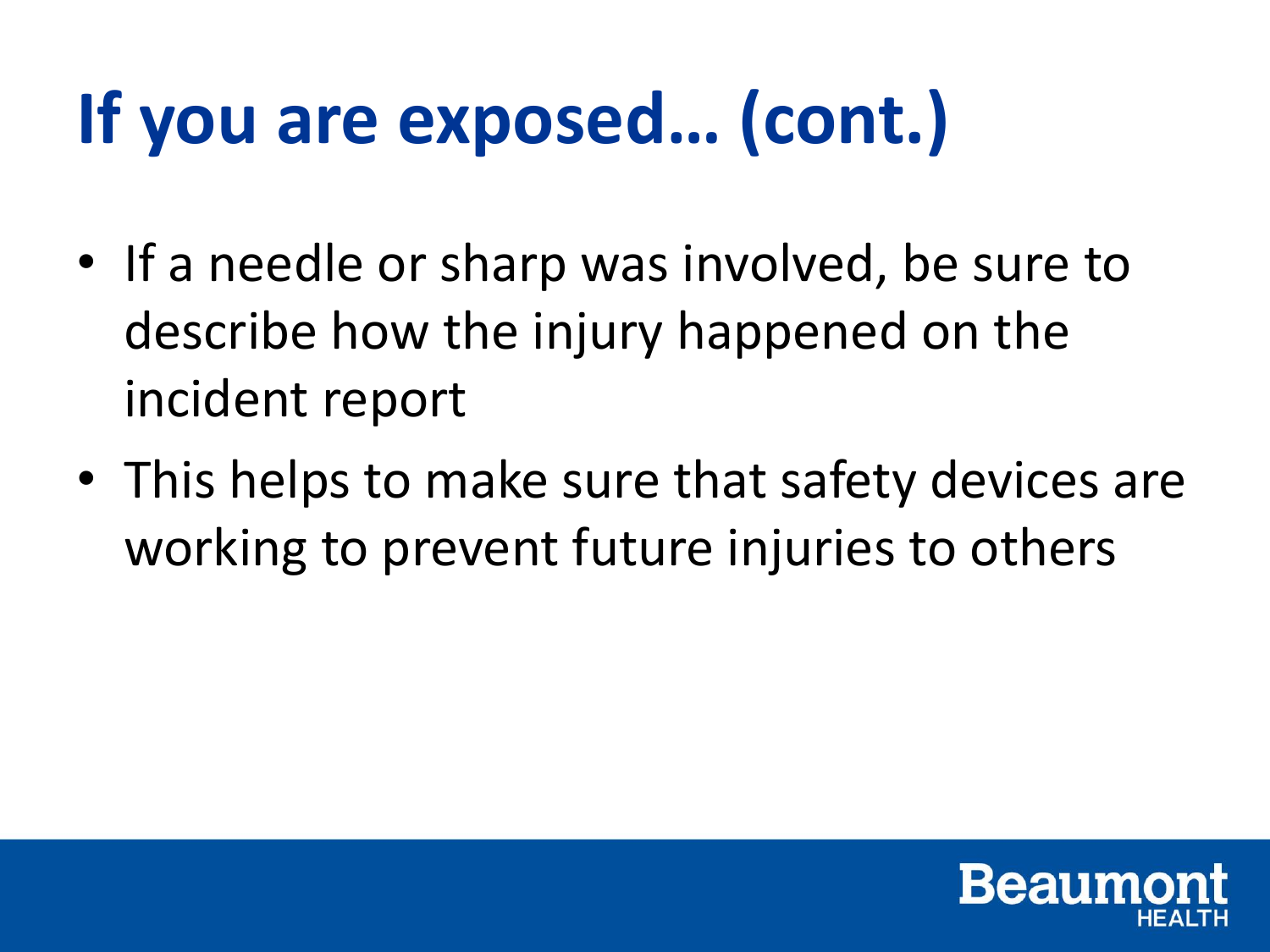# **If you are exposed… (cont.)**

- A rapid test for HIV will be ordered on the source patient
	- If the source patient is HIV positive, you may be offered medication
	- These drugs may prevent HIV infection, and should be taken as soon as possible
- The source patient will also be tested for hepatitis B and hepatitis C

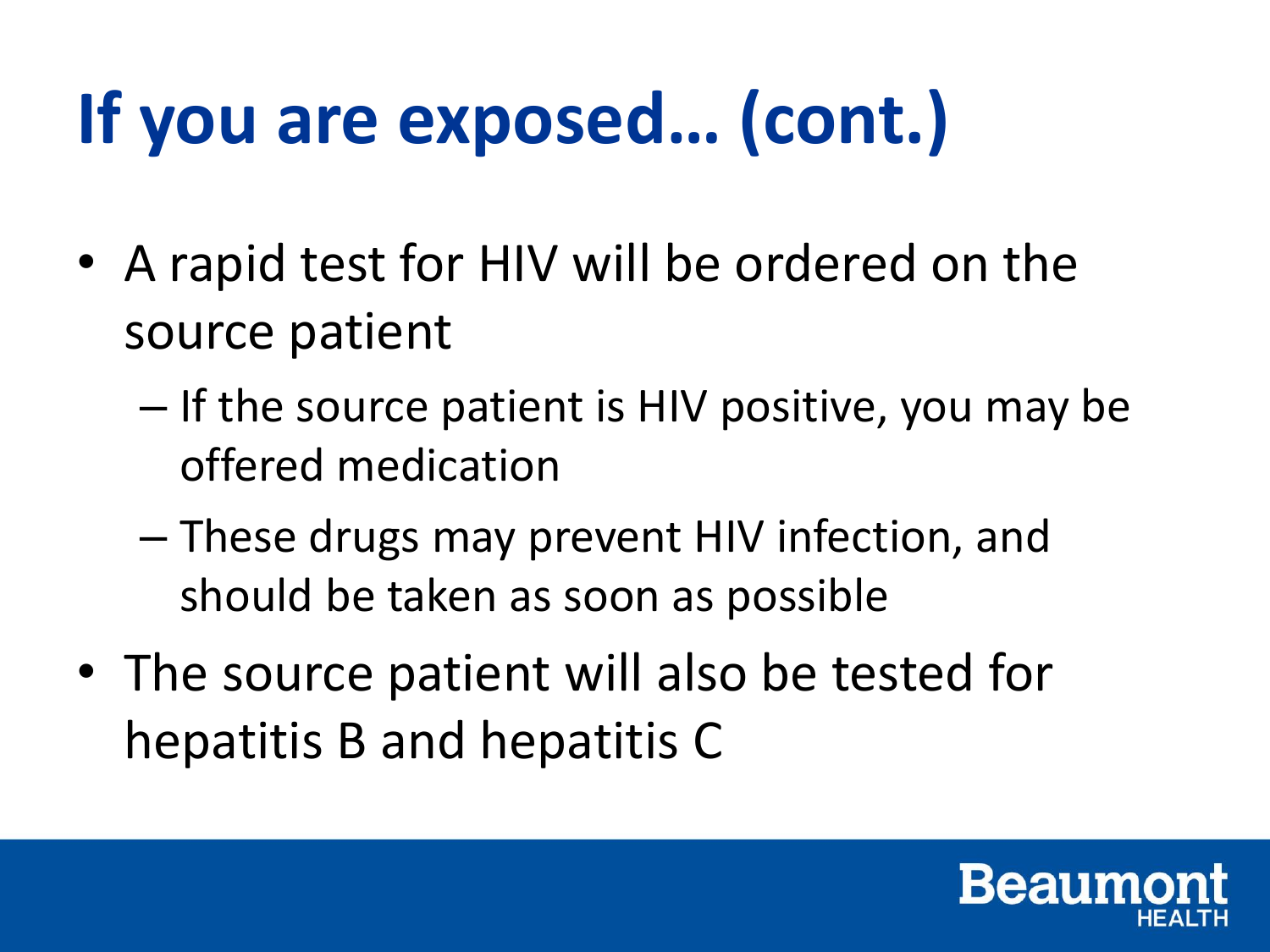# **If you are exposed…(cont.)**

- You will be tested for antibodies to hepatitis B to make sure that your hepatitis B vaccine is still working
- You will also be tested for antibodies to hepatitis C and HIV for baseline information

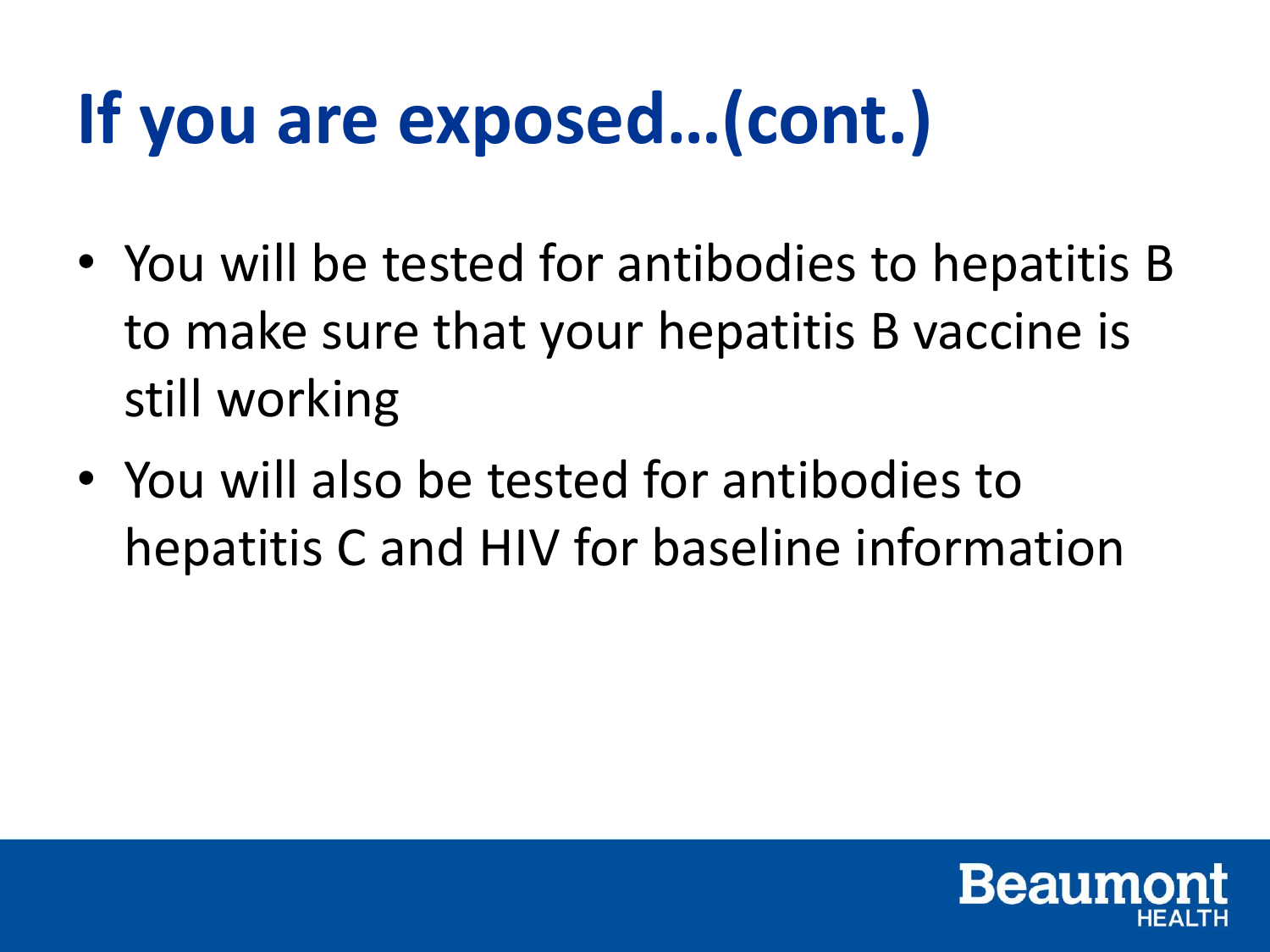#### **Summary**

- There are many ways to protect against exposures
- Be sure to follow the safe practices outlined for your job duties
- If you are exposed, there are processes in place to help you

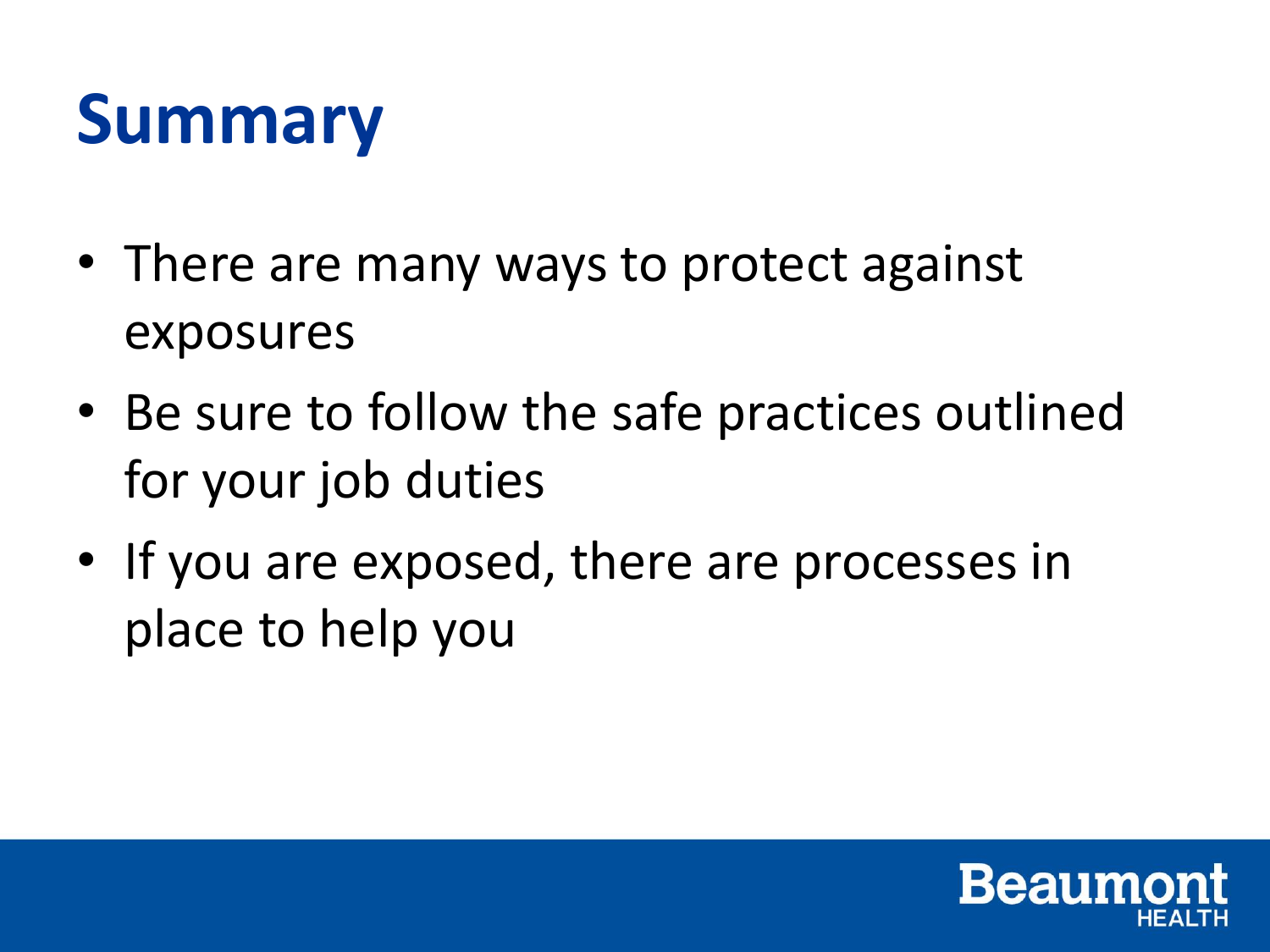### **Contact Information:**

Beaumont Employee Health:

- Dearborn: (313) 593-8067
- Farmington Hills: (248) 471-8496
- Grosse Pointe: (248) 733-7300
- Royal Oak: (248) 733-7300
- Taylor: (313) 295-5276
- Trenton: (734) 671-3540
- Troy: (248) 733-7300
- Wayne: (734) 467-5507